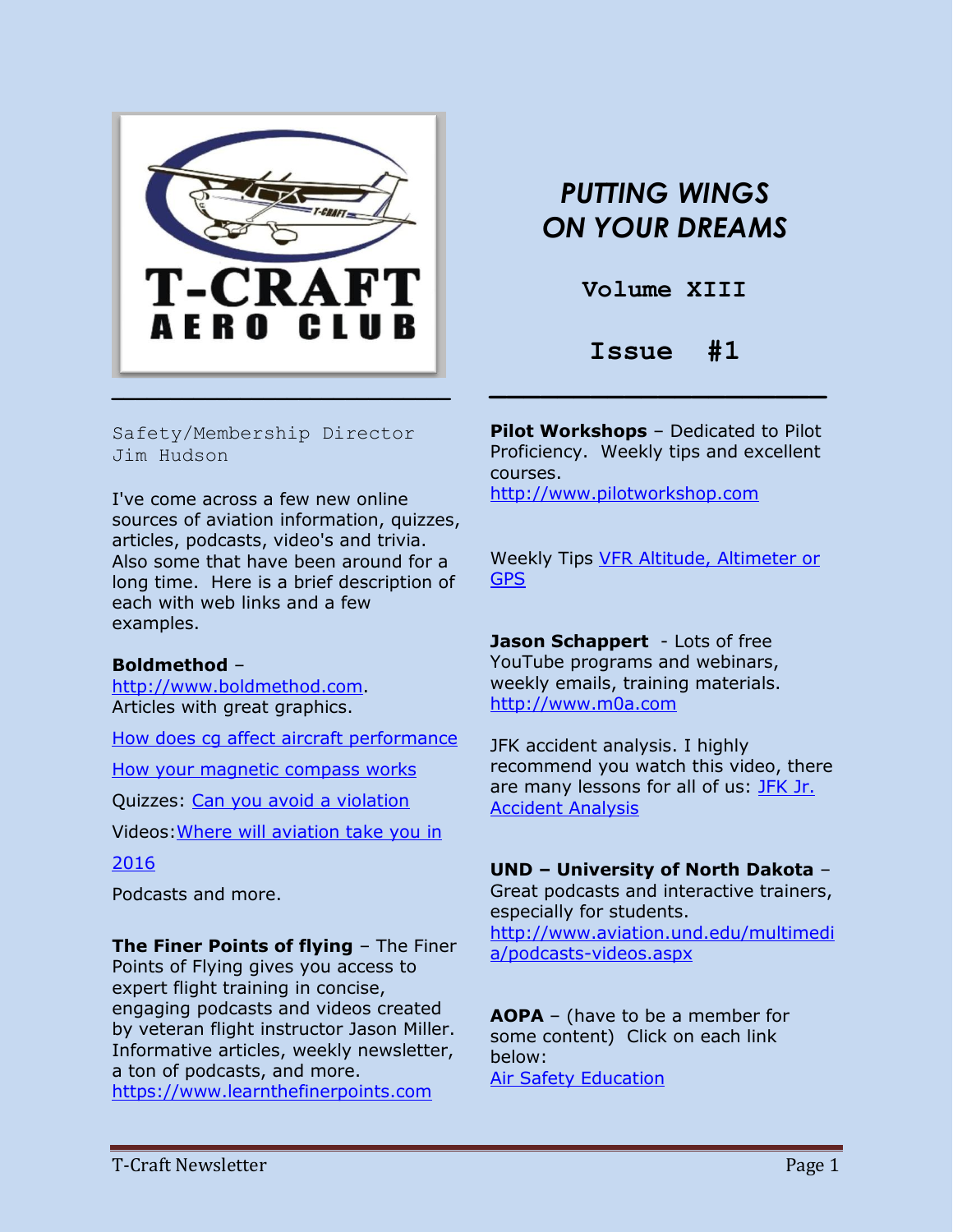# [Online-Courses](http://www.aopa.org/Education/Online-Courses) (several count as

WINGS credit)

**[Quizzes](http://www.aopa.org/Education/Safety-Quizzes)** 

[Videos](http://www.aopa.org/Education/Safety-Videos)

**[Webinars](http://www.aopa.org/Education/Webinars)** 

[Accident-Case-Studies](http://www.aopa.org/Education/Accident-Case-Studies)

[Real-Pilot-Stories](http://www.aopa.org/Education/Real-Pilot-Stories)

[Safety-Spotlights](http://www.aopa.org/Pilot-Resources/Air-Safety-Institute/Safety-Spotlights/) ASI's free aviation safety education programs, arranged by subject. Spotlights include courses, accident case studies, real pilot stories, quizzes, videos, and publications relevant to each topic.

# [Safety-Publications/Safety-Advisors](http://www.aopa.org/Pilot-Resources/Air-Safety-Institute/Safety-Publications/Safety-Advisors)

[Flight Training](http://flighttraining.aopa.org/) - A great resource for Student Pilots and CFI's.

**FAA** – Continuously improving their web and content, lots of good stuff. One could probably spend a lifetime on this site.

[Courses for Pilots](https://www.faasafety.gov/gslac/ALC/course_catalog.aspx)

[Online Resource Links](https://www.faasafety.gov/gslac/onlineresources.aspx?masterId=1)

[Aviation Handbooks and Manuals](http://www.faa.gov/regulations_policies/handbooks_manuals/aviation/)

[Aircraft Hanbooks and Manuals](http://www.faa.gov/regulations_policies/handbooks_manuals/aircraft/)

FAA Safety - [Wings Program](https://www.faasafety.gov/)

Some of these resources should keep

you busy and engaged in aviation when

you can't fly during the winter. If you

know of other good resources, let me know.

As Always, Have Fun, Fly Safe, Fly Smart, and don't do anything Stupid.

## *Jim*

# **T-Craft Events to look foward to for the upcoming year.**

- Feb ANG Briefing/Overview Jeff Aebischer
- $\blacksquare$  March -WX Class Bill McGlynn
- April Poker Run, Backcountry Presentation -Jim Hudson, Emmett Wings & Wheels, The Art and Science of Flying - Rich Stowell
- May Plane Wash
- · June Shortfield Techniques MAF John Hook - Garden Valley Fly-In
- October Plane Wash, Fall WX Class

| S. |             |                | M T W T                        | F. | S |
|----|-------------|----------------|--------------------------------|----|---|
|    | $1 \quad 2$ | $\overline{3}$ | $4\overline{5}$                |    | 6 |
| 7  | 8           |                | <b>9</b> 10 11 12 13           |    |   |
| 14 |             |                | 15 16 17 18 19 20              |    |   |
| 21 |             |                | 22 <mark>23</mark> 24 25 26 27 |    |   |
| 28 | 29          |                |                                |    |   |

February 2016

# **Calendar of Events:**

2/9/2016 – Board Meeting. 2/23/2015 – General Membership Meeting – Idaho Air National Guard Airspace Briefing and overview of the ANG and future missions. - Jeff Aebischer

# *Fuel Reimbursement*

\$4.32 per gallon.

The fuel account balance as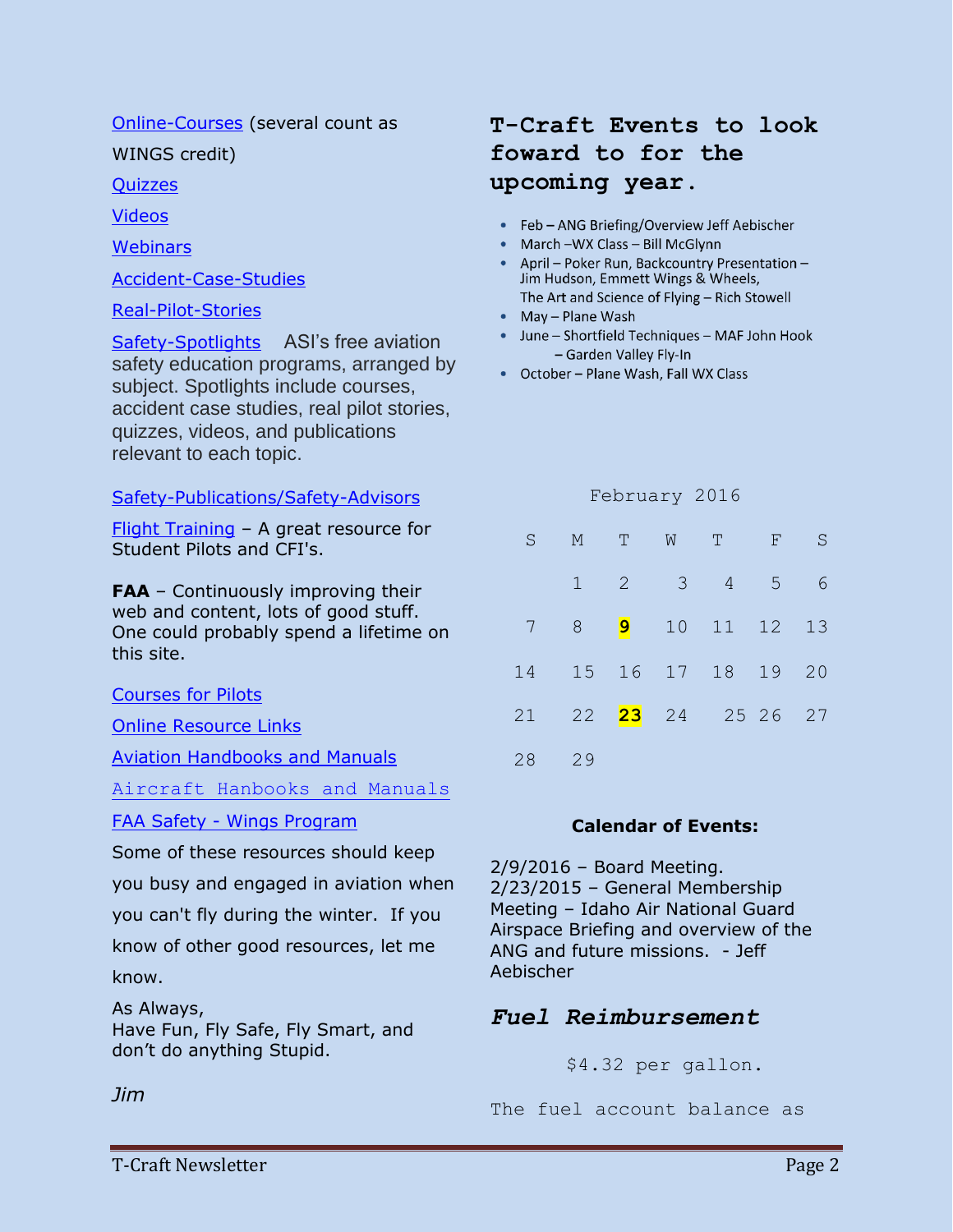### **Top flyers for the month**

| Dale Reese   | 13.4 |
|--------------|------|
| Tvan Sudac   | 3.7  |
| Preston Rufe | 3.1  |

## **Highest billings for aircraft**

| 1891X | \$1,576.00 |
|-------|------------|
| 7593S | \$673.00   |
| 13686 | \$385.00   |

## **Hours flown for aircraft**

| 1891X | 14.2 |
|-------|------|
| 7593S | 5.9  |
| 13686 | 5.0  |

# **Ratings**

- **14 Student Pilots**
- **58 Private Pilots**
- **01 Recreational Pilots**
- **09 Commercial Pilots**
- **05 Air Transport Pilots**

# **Accomplishments:**

If you've achieved a new rating, BFR, Solo, or other significant accomplishment, please let the Membership Director Jim Hudson, or Secretary/Newsletter editor Bert Osborn know.

# **BFR's -Congratulations to:**

Tad Jones – Wings Basic/ Level I Houston Head – Wings Basic/ Level I

# **Top Flyers for 2015**

| 1.    | Preston Rufe     | 87.1 |
|-------|------------------|------|
| $2$ . | Mark Turner      | 73.7 |
| 3.    | Bill McGlynn     | 70.4 |
| 4.    | Bert Osborn      | 64.7 |
| 5.    | Randy Nye        | 55.0 |
| 6.    | David Lamoreaux  | 54.9 |
| 7.    | Kevin Harvey     | 52.4 |
| 8.    | Leonard Buchanan | 46.7 |
| 9.    | Justin Robinson  | 46.7 |
| 10.   | Jim Hudson       | 46.0 |
|       |                  |      |

# **Breakdown of Membership**

- **87 Members**
- **03 Social Members (non flying)**
- **35 Class I Members (40%)**
- **52 Class II Members (60%)**
- **23 Instrument Pilots**

## **Welcome New Members:**

Chris Anderson – Private Pilot Zach Quinn – Student Pilot Nic Bisson – Student Pilot Jimmy Gross – Student Pilot

If you have news or pictures that you would like to have included in the newsletter please submit them to Bert Osborn at 1berto@cableone.net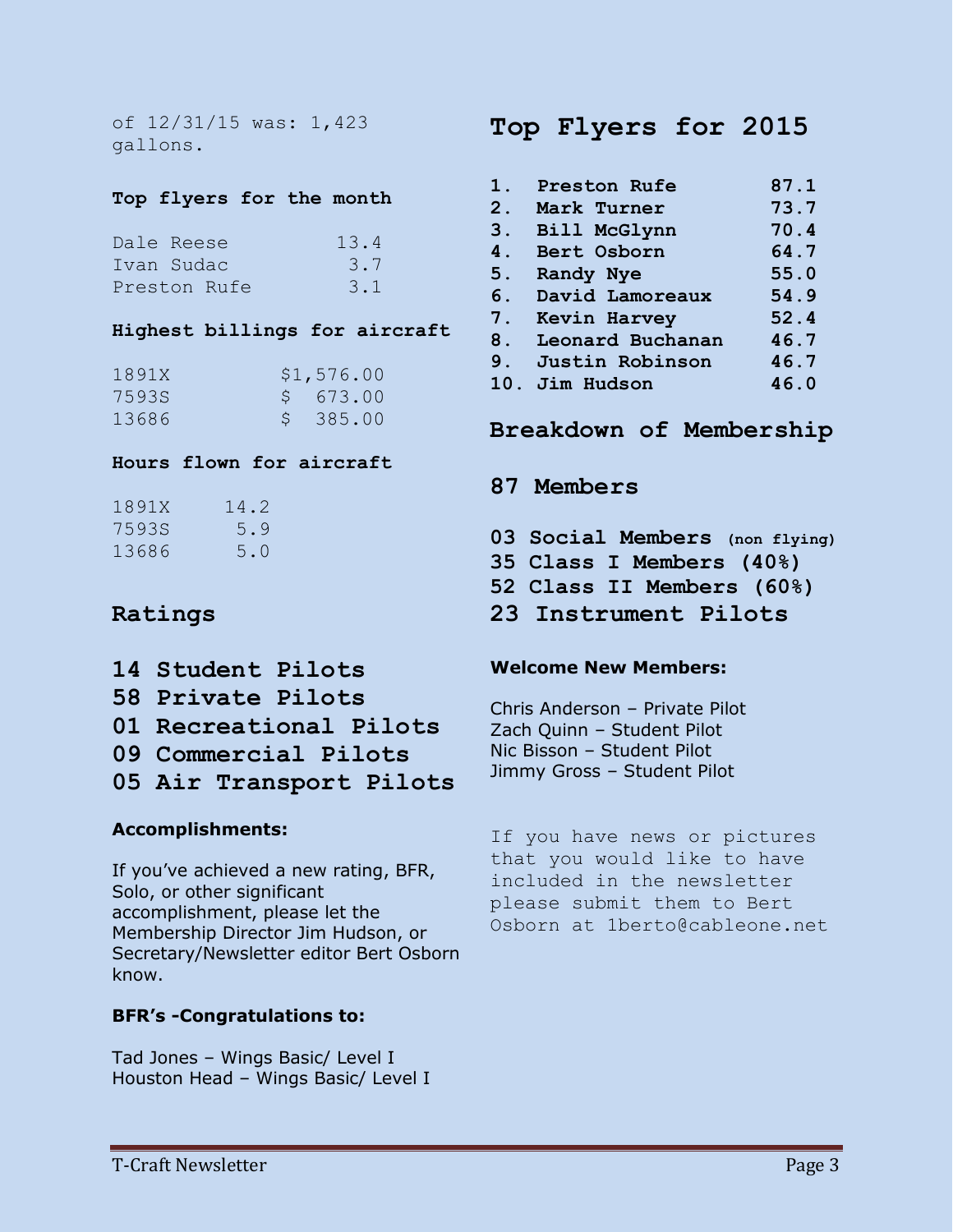#### **Hourly Rates**

#### **N1227G N67375 N4464R N13686 N1891X N9989E N7593S \$50.00 \$55.00 \$75.00 \$77.00 \$111.00 \$114.00 \$114.00**

#### **SQUAWKS**

All aircraft are available for flight. The left strobe on **N1891X** had been squawked because it was not working. The power unit was repaired and the problem was resolved.

**N4464R** had a power failure during a landing. The mechanic found a broken wire leading to the alternator. About 1 foot of wire was replaced. 64R had its annual last month.

**N13686** had starting problems. The mechanic repaired left magneto and installed a new battery.

**N1227G** The shoulder harnesses for 27G are waiting to be installed.

#### **MEMBERSHIP DUES**

Starting February 1, 2016 membership dues will drop to \$60.00 per month.

Even with the decrease in dues, there will be money to equip the aircraft to comply with the 2020 ADS-B mandate and to set aside money for painting aircraft and for interior work.

### **REMINDER: MEMBERSHIP DUES ARE DUE AND PAYABLE BY THE 10TH OF EACH MONTH.**

Gordon Hall and the ADS-B committee continue to meet. The committee will have a recommendation for the board at its march meeting. The committee had agreed upon a time frame for ADS-B compliance. Two planes will be done in 2017, two planes done in 2018 and 1891X will be last. Garmin will be coming out with a new ADS-B product in the next few months.

Brian Reed has expressed an interest in doing the mechanic work on 27G. Aero Services won't work on rag and tube aircraft.